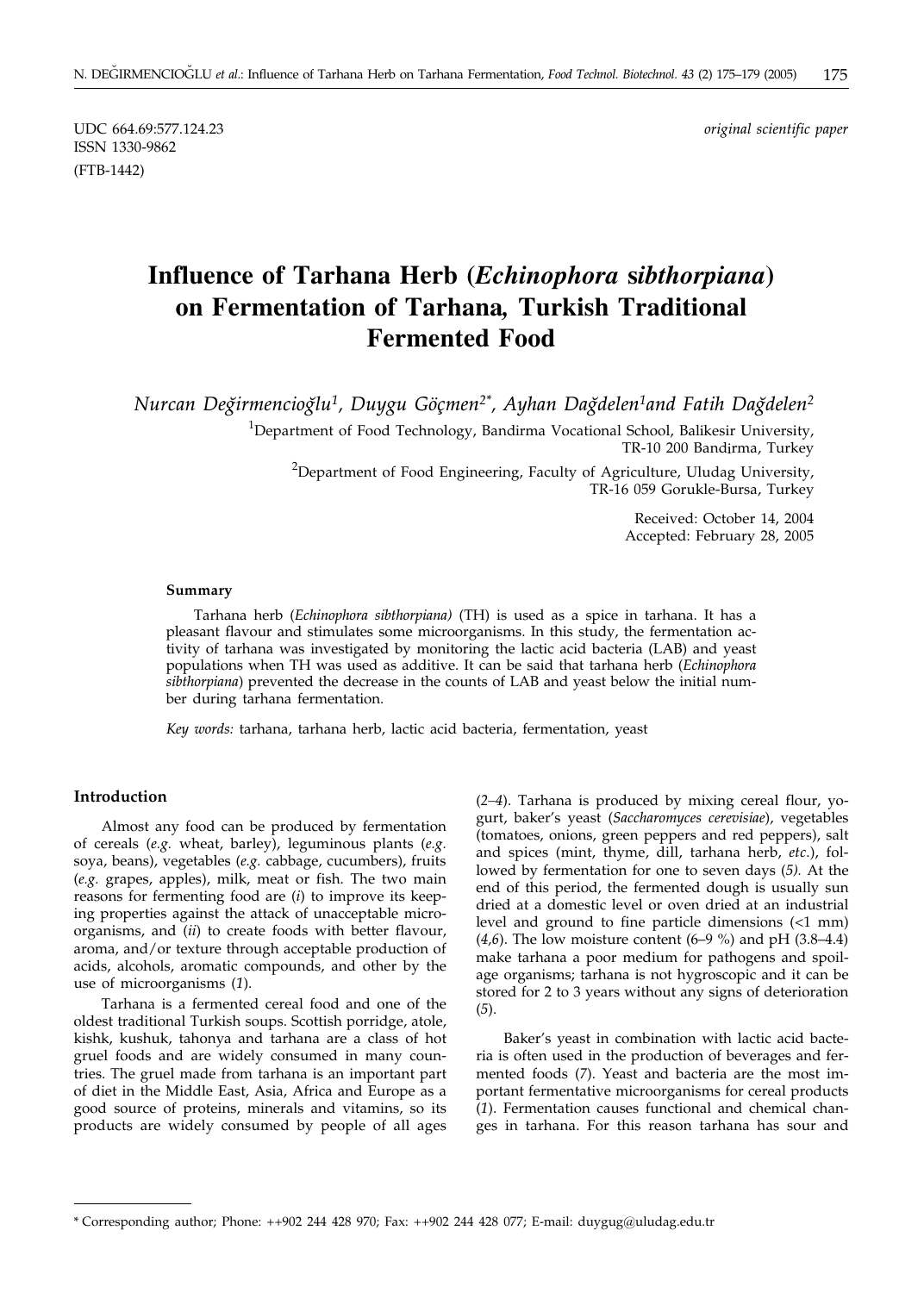acidic taste with yeast flavour (*5,8*). The nature and the concentration of microbial species present in the fermentation media markedly affect the nature of the final products (*e.g.* aroma). In cereal fermentations, heterofermentative lactic acid bacteria form lactic acid, acetic acid, ethyl esters of these acids, carbon dioxide, and several aromatic compounds. Homofermentative lactic acid bacteria form mainly lactic acid. Yeast fermentation proceeds through the Embden-Meyerhof pathway, in which glucose is transformed into ethanol (via pyruvate and acetaldehyde), carbon dioxide, and traces of other acids and carbonyl compounds. Lactic acid bacteria and yeasts readily ferment sugar sources present as fermentable sugars or derived from starchy materials by the action of cereal, fungal, or bacterial amylases (*1*). In essence, lactic acid bacteria produce several acids that lower the pH, while yeasts mainly form ethanol and carbon dioxide gas (*1*).

The amounts and types of ingredients and fermentation conditions may vary from place to place in Turkey, affecting chemical compositions, nutritional content and sensory attributes of tarhana. The ratio of yogurt to wheat flour is usually 1:1, in some regions the content of yogurt may be reduced or increased (*4*). Various spices are used as flavouring agents (mint, thyme, dill, tarhana herb) in different parts of Turkey.

Göçmen *et al.* (*9*) determined 41 aroma active compounds in different tarhana samples. The aroma active compounds identified from different types of tarhana were mainly aldehydes, esters, ketones, alcohols, terpenes, furan, phenols, sulfur compounds, acids, and other compounds. Aldehydes were the largest single class of aroma compounds in tarhana. Other differentiating aroma compounds included alcohols, terpenes and phenols such as geraniol, terpinolene and 4-vinylguaiacol, among others. Flavour compounds in dough fermentation are mainly formed as a result of enzymatic reactions by microflora.

Cossignani *et al*. (*10*) showed that the highest production of volatiles with a marked reduction of ethylacetate (volatile produced by lactic acid bacteria) characterized the fermentation by baker's yeast. While dough with the highest ratio (10 000:1) between lactic acid bacteria and yeast had ethylacetate as the main volatile compound, the use of mixed fresh–cell starters (lactic acid bacteria and yeast) with *S. exiguous* M14 (maltose negative) gave the fermented dough with the most balanced profile of volatile compounds.

Tarhana herb belongs to the *Apiaceae* family and originates from West Asia. It is a perennial shrub that grows from 20 to 50 cm and has strong, dense branches without spines. Its leaves are hairy and bipinnate. The upper surface of the leaves is dark green. Tarhana herb grows naturally in Turkey, the Balkans, Azerbaijan, Afghanistan, Italy, Sicily, Turkistan and temperate regions of the Mediterranean. The leaves of tarhana herb are used as a spice in tarhana, pickles and meatballs in various regions of Turkey (*11,12*).

There are many studies about tarhana. However, no information is published regarding the microbial development during Turkish tarhana fermentation with TH. Tarhana herb (*Echinophora sibthorpiana*) (TH) is used as a

spice in tarhana. It has a pleasant flavour and stimulates some microorganisms. The aim of this study was to determine the microbial, chemical, and pH changes when the three different ratios of TH  $(0.5, 1, 1.5)$  %) were used. Sample codes are shown in Table 1.

Table 1. Sample codes

| Code           | Sample                                       |
|----------------|----------------------------------------------|
| S1.            | Standard tarhana sample without tarhana herb |
| S <sub>2</sub> | Tarhana sample with 0.5 % tarhana herb       |
| S <sub>3</sub> | Tarhana sample with 1.0 % tarhana herb       |
| S4             | Tarhana sample with 1.5 % tarhana herb       |
|                |                                              |

# **Materials and Methods**

#### *Ingredients*

Wheat flour (Toru Wheat Flour Cooperation, Bandirma/Turkey) with a moisture content of 13 %, ash content of 0.55 %, crude protein content of 10 %, on dry basis, was used. The yogurt (Sütaş A.Ş, Bursa, Turkey) used was full fat (4 %, wet basis). Tomato paste and red pepper paste (Penguen A.S¸. Bursa, Turkey) were concentrated with a solid content of 30 and 20 %, respectively. Pressed baker's yeast (*S. cerevisiae*) (Pakmaya A.S¸, IVETY: TRESSED BURET BY GEST (B. CEREBBILE) (TURKINGY TRESP.<br>Izmit, Turkey), table salt, onion and green pepper were purchased from the local markets in Bursa, Turkey. Tarhana herb was purchased in Kütahya, Turkey.

# *Production of tarhana*

Onion and green pepper were blended for 30 s in a Moulinex Masterchef 70 (France) electronic blender and then flour (approx. 1000 g), yogurt 50 %, blended onion 10 %, blended green pepper 5 %, tomato paste 2.5 %, red pepper paste 7.5 %, salt 7.5 %, baker's yeast 1 % and dry-ground tarhana herb (0.5, 1.0 and 1.5 % level, based on flour weight) were mixed together and kneaded in a commercial percussion kneader (55 rpm) for 5 minutes. The tarhana dough was fermented at 25  $^{\circ}$ C for 4 days. This method was a modified procedure of Unal (*13*).

Triplicate samples (1 g) were taken every 48 h during fermentation for microbial analyses. The mixture was manually blended prior to sampling to ensure homogeneity of the samples taken. After the fermentation the dough was separated into small pieces of about 5–6 g and dried in air-oven at  $(50±1)$  °C until the moisture content of about 10 % was reached. Dried samples were milled in a hammer mill and sifted through a 1-mm screen sieve. The resulting samples were stored in a glass jar and refrigerated until tested.

#### *Analytical methods*

Moisture, ash, crude protein and salt levels were determined by Tarhana Standard Methods (TS 2282) (*14*). Titratable acidity and pH values of the samples were determined as described by Ibanoglu *et al.* (*15*).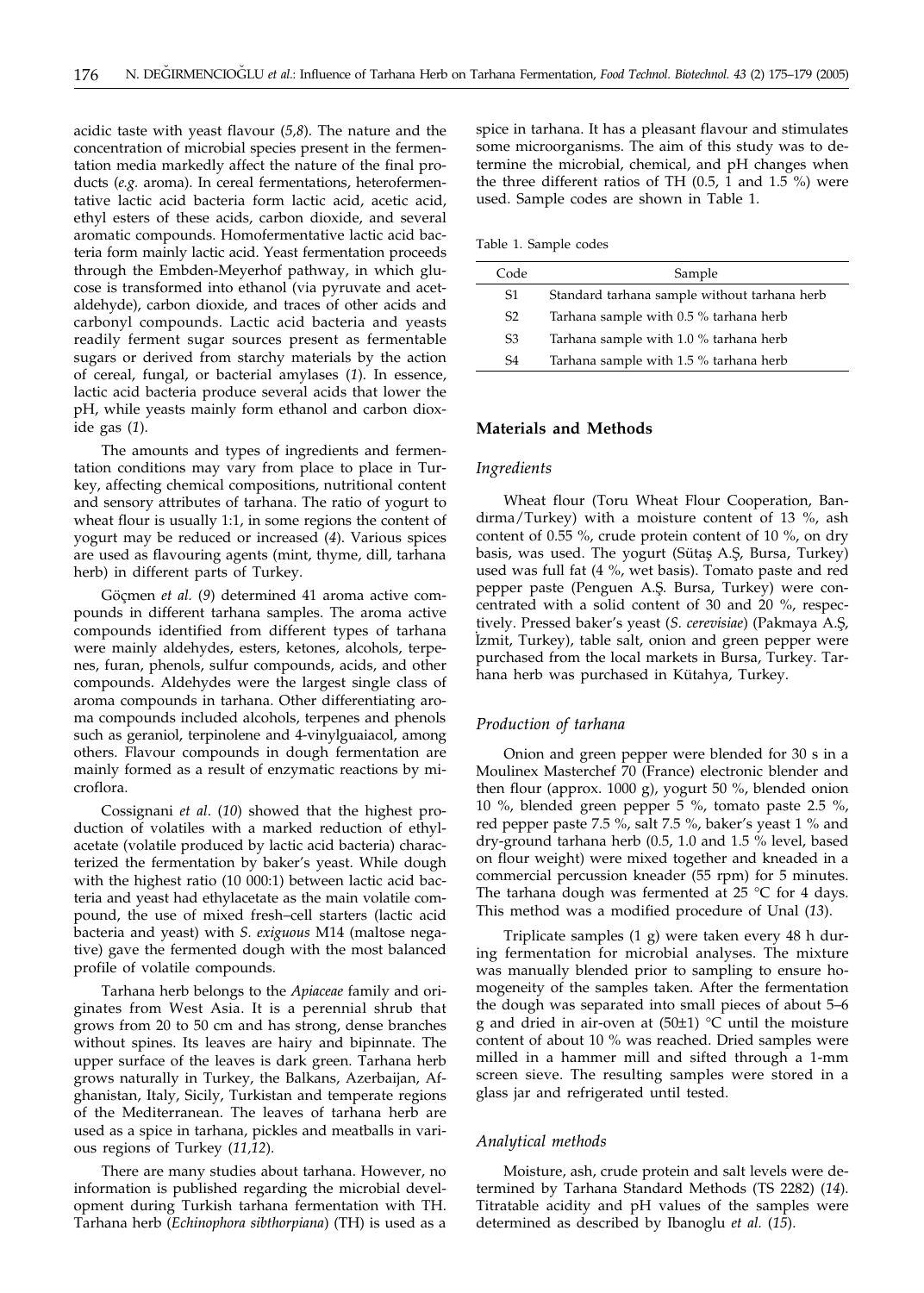#### *Microbial enumeration*

Triplicate samples of dough or dry ground tarhana (10 g) were homogenized in 90 mL of sterile physiological saline solution (0.85 %). Dilutions were also made in this solution, as needed for plating. The enumeration of particular microbial groups was performed in the following media and culture conditions: de Man-Rogosa- -Sharpe (MRS) agar (pH=6.2) (Merck 1.10660, Germany) for lactic acid bacteria (LAB) and incubated at 30 °C for 3 days; plate count agar (PCA) (Oxoid CM325, England) for total mesophilic bacteria and incubated at 30 °C for 2 days; potato dextrose agar (PDA) (Merck 1.10130, Germany) for yeasts and molds and incubated at 25 °C for 5 days. Microbial colonies from the plates containing 30– 300 colony forming units (CFU) were counted and transformed to  $log_{10}CFU/g$ .

#### *Statistical analyses*

The standard deviation was calculated by analysis of variance (ANOVA) using Minitab statistical package (*16*). Furthermore, Duncan's multiple range test was used to determine the differences between variances by using MSTAT statistical package (*17*).

#### **Results and Discussion**

The microbial changes during tarhana fermentation are given in Figs. 1–3. The basic microorganisms are LAB from yogurt and *S. cerevisiae* from the baker's yeast in tarhana fermentation. These two microorganism groups are responsible for the tarhana fermentation.

In general, the imbalance between yeast consumption and starch hydrolysis by flour enzymes leads to the rapid depletion of fermentable carbohydrates during fermentation, which, in turn, decreases LAB acidification due to microbial competition. Most reports show that LAB multiply and produce lactic and acetic acids more slowly in the mixtures with yeasts than in pure culture (*7)*.

It was, however, determined that the LAB counts of all samples of tarhana dough with TH increased during fermentation, but LAB counts of dough without TH decreased during the fermentation in this study. After 4 days of fermentation, the highest LAB count and titratable acidity level were determined in S2. These properties were not as affected by 1.0 and 1.5 % TH as by 0.5 % TH (Figs. 1 and 4).



Fig. 1. Changes in viable LAB counts (log<sub>10</sub>CFU/g) during tarhana fermentation (S1, standard sample without TH; S2, sample with 0.5 % of TH; S3, sample with 1.0 % of TH and S4, sample with 1.5 % of TH)



**Fig. 2.** Changes in viable yeast counts  $(log_{10}CFU/g)$  during tarhana fermentation (S1, standard sample without TH; S2, sample with 0.5 % of TH; S3, sample with 1.0 % of TH and S4, sample with 1.5 % of TH)



**Fig. 3.** Changes in viable total mesophilic bacteria counts  $(\log_{10}$ CFU/g) during tarhana fermentation (S1, standard sample without TH; S2, sample with 0.5 % of TH; S3, sample with 1.0 % of TH and S4, sample with 1.5 % of TH)



**Fig. 4.** Changes in titratable acidity levels during tarhana fermentation (S1, standard sample without TH; S2, sample with 0.5 % of TH; S3, sample with 1.0 % of TH and S4, sample with 1.5 % of TH)

Contrary to LAB counts, yeast populations of all samples of dough with TH increased during the first two days of fermentation and then decreased, but not below the initial number at the end of the fermentation. Contrary to this, yeast count decreased in dough without TH during the whole fermentation period (Fig. 2). Narvhus and Gadaga (*18*) reported that such interaction may be a stimulation or inhibition of growth of one, or both, of the co-cultured strains. The co-cultured organisms may compete for growth nutrients or they may produce metabolic products that inhibit each other's growth. Yeasts may produce vitamins that enhance the growth of LAB.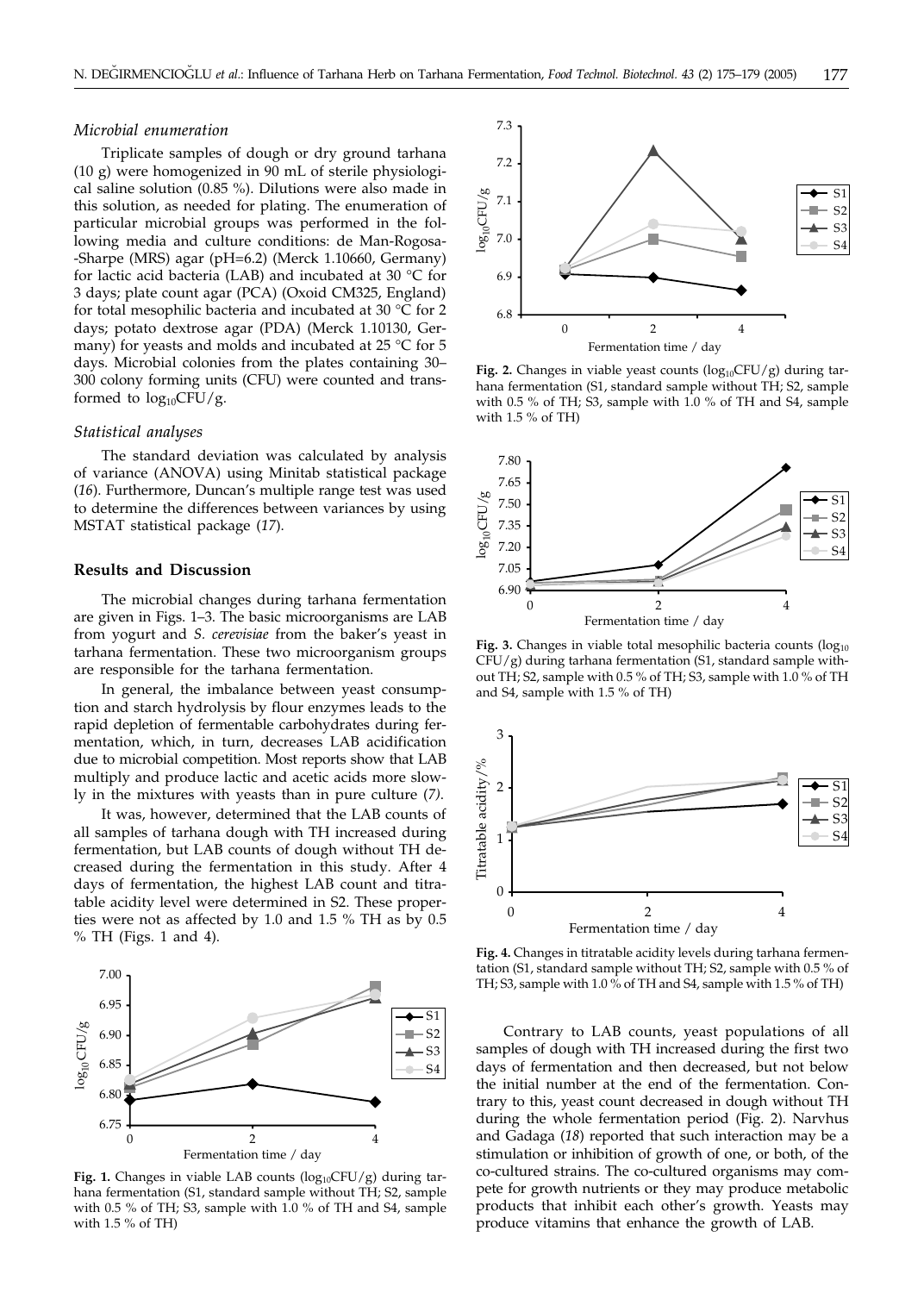Titratable acidity levels of all samples of dough increased during fermentation (Fig. 4). The lowest titratable acidity level was obtained in dough without TH and the highest value was obtained in S2 at the end of fermentation. pH values of all samples of dough decreased during the fermentation, but the highest pH value was determined in the dough without TH and the lowest pH was obtained in S2 at the end of fermentation (Fig. 5). According to Mugula *et al*. (*19*), a combined culture of yeasts and lactobacilli was also reported to bring about a more significant decrease in pH and a simultaneous increase in acidity in fermented millet than the use of single cultures.



**Fig. 5.** Changes in pH during tarhana fermentation (S1, standard sample without TH; S2, sample with 0.5 % of TH; S3, sample with 1.0 % of TH and S4, sample with 1.5 % of TH)

The results of the chemical analyses on the dried- -ground tarhana samples are given in Table 2. Moisture contents of all samples were below 11 %. These levels were suitable for long-term storage without deterioration (*4*). As moisture content of tarhana is low, it can be

stored for 2 or 3 years (*4,5*). Crude protein contents of all samples were between 12.61 and 12.68 %. For this reason, tarhana is a good source of proteins for children and elderly people (*6*). The highest titratable acidity level (2.3 %) and the lowest pH (3.71) were observed in S2. The significant differences  $(p<0.01)$  in pH between the sample without TH and samples with TH were determined in this study. Organic acids, formed throughout lactic acid fermentation, lower the pH to 3.8–4.2 and thus tarhana becomes a poor growth medium for pathogens and spoilage microorganisms (*4*).

The microbial populations of dried ground tarhana samples are given in Table 3. Dried ground tarhana samples with TH had significantly  $(p<0.01)$  higher microbial populations compared to tarhana without TH. No mould growth was seen in any of the tarhana samples.

#### **Conclusions**

The results of this study showed that LAB counts of all samples of tarhana dough with TH increased during fermentation, and not decreased. In contrast to these results, LAB population of dough without TH decreased during the fermentation. Yeast populations of all samples of dough with TH increased during the first two days of fermentation and then decreased, but not below the initial number. It can be said that tarhana herb (*Echinophora sibthorpiana*) prevented the decrease in the counts of LAB during the fermentation and in the populations of yeast during the first two days of fermentation. In contrast to an earlier study of Ibanoglu *et al.* (*5*), microbial counts did not drop below the initial counts in samples with TH at the end of the fermentation in this study.

Table 2. Chemical and pH changes of dried and ground tarhana samples

|                |                   | Titratable acidity | Moisture        | Ash              | Crude protein $(N \times 6.25)$ |
|----------------|-------------------|--------------------|-----------------|------------------|---------------------------------|
| Sample<br>code | pH                | $\%$               | $\frac{0}{0}$   | $\%$             | $\%$                            |
|                | *                 | ns                 | ns              | ns               | ns                              |
| S <sub>1</sub> | $4.38 \pm 0.09a$  | $1.8 \pm 0.2a$     | $10.2 \pm 0.4a$ | $5.22 \pm 0.10a$ | $12.61 \pm 0.03a$               |
| S <sub>2</sub> | $3.71 \pm 0.11$ b | $2.3 \pm 0.3a$     | $10.0 \pm 0.4a$ | $5.30 \pm 0.09a$ | $12.63 \pm 0.04a$               |
| S <sub>3</sub> | $3.91 \pm 0.09$   | $2.2 \pm 0.3a$     | $10.6 \pm 0.7a$ | $5.33 \pm 0.16a$ | $12.68 \pm 0.03a$               |
| S <sub>4</sub> | $3.94 \pm 0.05 b$ | $2.2 \pm 0.1a$     | $10.4 \pm 0.4a$ | $5.51 \pm 0.09a$ | $12.64 \pm 0.03a$               |

\*Mean values bearing different letters in a row are significantly different at 0.01 level (Duncan's multiple range test) ns: mean values bearing different letters in a row are not significantly different at 0.01 level (Duncan's multiple range test)

Table 3. Microbial populations of dried and ground tarhana samples

| Sample         | LAB                           |                                 | TВ                             |
|----------------|-------------------------------|---------------------------------|--------------------------------|
| code           | (CFU/g)                       | (CFU/g)                         | (CFU/g)                        |
| S1             | $(1.27 \cdot 10^6) \pm 0.04c$ | $(4.05 \cdot 10^5) \pm 0.001$ d | $(7.10 \cdot 10^6) \pm 0.04a$  |
| S <sub>2</sub> | $(1.78 \cdot 10^6) \pm 0.01a$ | $(5.85 \cdot 10^6) \pm 0.002a$  | $(2.40 \cdot 10^6) \pm 0.03b$  |
| S <sub>3</sub> | $(1.22 \cdot 10^6) \pm 0.04c$ | $(1.13 \cdot 10^6) \pm 0.025c$  | $(2.37 \cdot 10^6) \pm 0.03b$  |
| S <sub>4</sub> | $(1.47 \cdot 10^6) \pm 0.03b$ | $(1.51 \cdot 10^6) \pm 0.045b$  | $(1.75 \cdot 10^6) \pm 0.003c$ |

LAB, lactic acid bacteria; Y, yeast; TB, total mesophilic bacteria

Mean values bearing different letters in a row are significantly different at 0.01 level (Duncan's multiple range test)